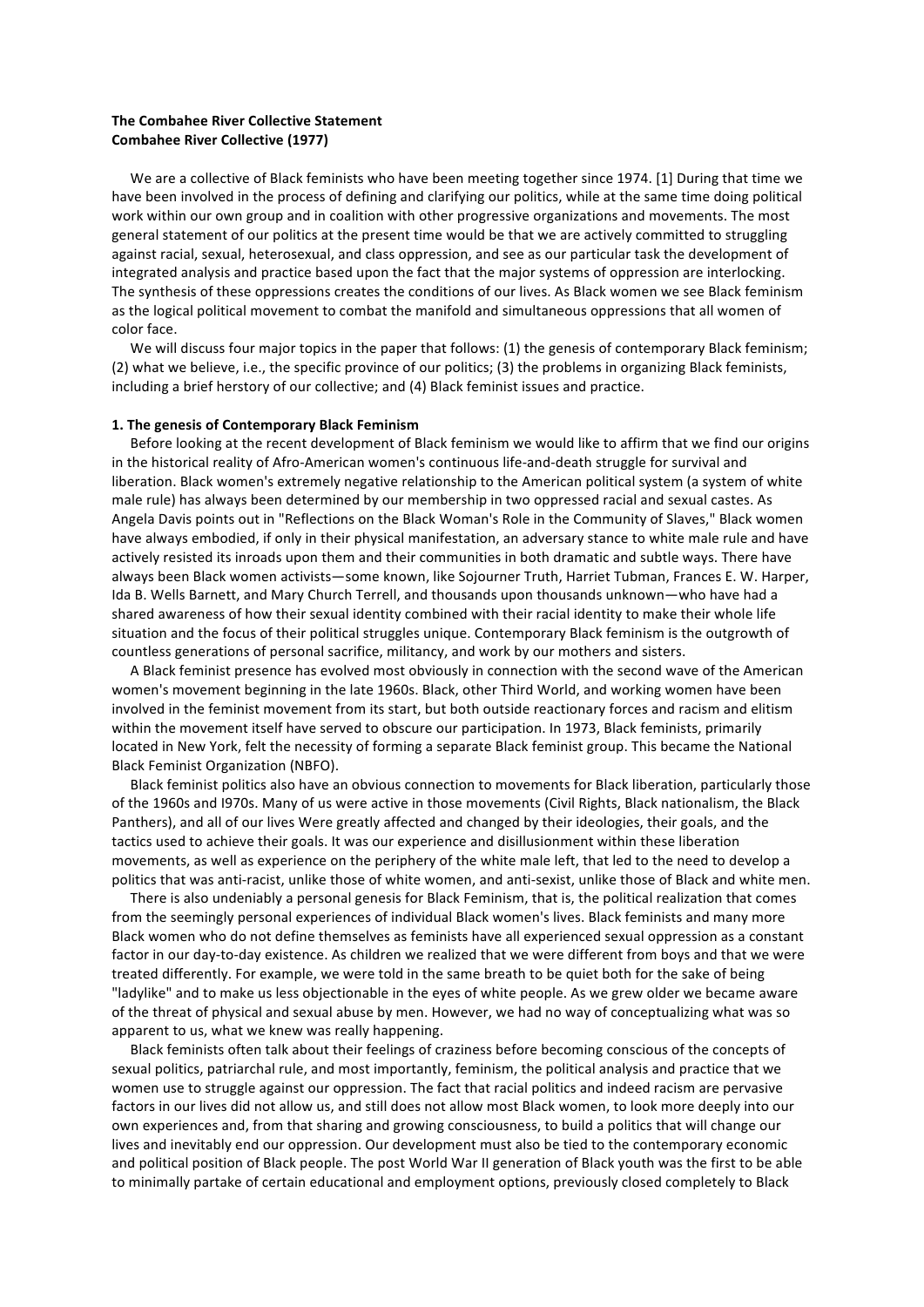people. Although our economic position is still at the very bottom of the American capitalistic economy, a handful of us have been able to gain certain tools as a result of tokenism in education and employment which potentially enable us to more effectively fight our oppression.

A combined anti-racist and anti-sexist position drew us together initially, and as we developed politically we addressed ourselves to heterosexism and economic oppression under capItalism.

## **2. What We Believe**

Above all else, Our politics initially sprang from the shared belief that Black women are inherently valuable, that our liberation is a necessity not as an adjunct to somebody else's may because of our need as human persons for autonomy. This may seem so obvious as to sound simplistic, but it is apparent that no other ostensibly progressive movement has ever consIdered our specific oppression as a priority or worked seriously for the ending of that oppression. Merely naming the pejorative stereotypes attributed to Black women (e.g. mammy, matriarch, Sapphire, whore, bulldagger), let alone cataloguing the cruel, often murderous, treatment we receive, Indicates how little value has been placed upon our lives during four centuries of bondage in the Western hemisphere. We realize that the only people who care enough about us to work consistently for our liberation are us. Our politics evolve from a healthy love for ourselves, our sisters and our community which allows us to continue our struggle and work.

This focusing upon our own oppression is embodied in the concept of identity politics. We believe that the most profound and potentially most radical politics come directly out of our own identity, as opposed to working to end somebody else's oppression. In the case of Black women this is a particularly repugnant, dangerous, threatening, and therefore revolutionary concept because it is obvious from looking at all the political movements that have preceded us that anyone is more worthy of liberation than ourselves. We reject pedestals, queenhood, and walking ten paces behind. To be recognized as human, levelly human, is enough.

We believe that sexual politics under patriarchy is as pervasive in Black women's lives as are the politics of class and race. We also often find it difficult to separate race from class from sex oppression because in our lives they are most often experienced simultaneously. We know that there is such a thing as racial-sexual oppression which is neither solely racial nor solely sexual, e.g., the history of rape of Black women by white men as a weapon of political repression.

Although we are feminists and Lesbians, we feel solidarity with progressive Black men and do not advocate the fractionalization that white women who are separatists demand. Our situation as Black people necessitates that we have solidarity around the fact of race, which white women of course do not need to have with white men, unless it is their negative solidarity as racial oppressors. We struggle together with Black men against racism, while we also struggle with Black men about sexism.

We realize that the liberation of all oppressed peoples necessitates the destruction of the politicaleconomic systems of capitalism and imperialism as well as patriarchy. We are socialists because we believe that work must be organized for the collective benefit of those who do the work and create the products, and not for the profit of the bosses. Material resources must be equally distributed among those who create these resources. We are not convinced, however, that a socialist revolution that is not also a feminist and anti-racist revolution will guarantee our liberation. We have arrived at the necessity for developing an understanding of class relationships that takes into account the specific class position of Black women who are generally marginal in the labor force, while at this particular time some of us are temporarily viewed as doubly desirable tokens at white-collar and professional levels. We need to articulate the real class situation of persons who are not merely raceless, sexless workers, but for whom racial and sexual oppression are significant determinants in their working/economic lives. Although we are in essential agreement with Marx's theory as it applied to the very specific economic relationships he analyzed, we know that his analysis must be extended further in order for us to understand our specific economic situation as Black women.

A political contribution which we feel we have already made is the expansion of the feminist principle that the personal is political. In our consciousness-raising sessions, for example, we have in many ways gone beyond white women's revelations because we are dealing with the implications of race and class as well as sex. Even our Black women's style of talking/testifying in Black language about what we have experienced has a resonance that is both cultural and political. We have spent a great deal of energy delving into the cultural and experiential nature of our oppression out of necessity because none of these matters has ever been looked at before. No one before has ever examined the multilayered texture of Black women's lives. An example of this kind of revelation/conceptualization occurred at a meeting as we discussed the ways in which our early intellectual interests had been attacked by our peers, particularly Black males. We discovered that all of us, because we were "smart" had also been considered "ugly," i.e., "smart-ugly." "Smart-ugly" crystallized the way in which most of us had been forced to develop our intellects at great cost to our "social" lives. The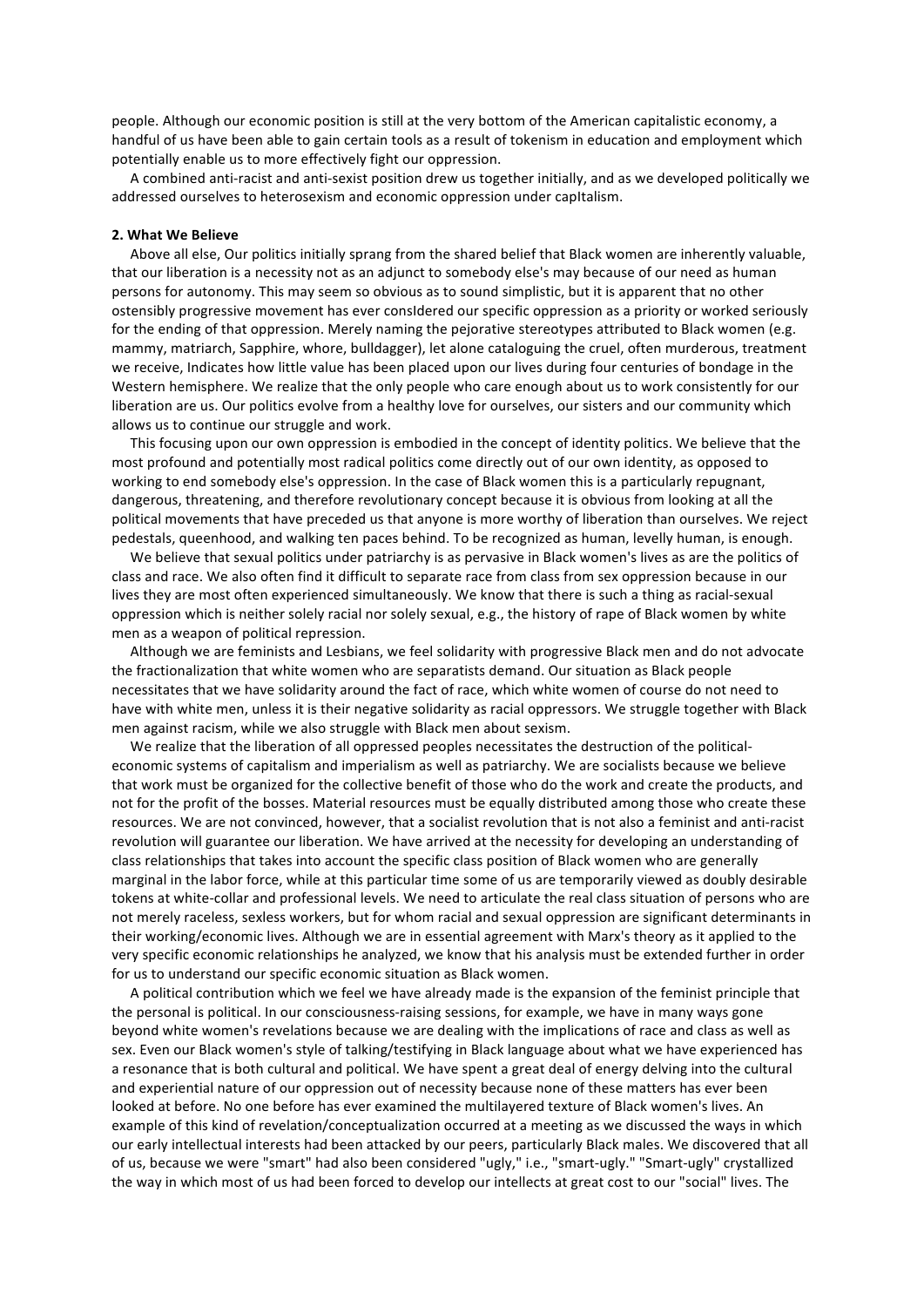sanctions In the Black and white communities against Black women thinkers is comparatively much higher than for white women, particularly ones from the educated middle and upper classes.

As we have already stated, we reject the stance of Lesbian separatism because it is not a viable political analysis or strategy for us. It leaves out far too much and far too many people, particularly Black men, women, and children. We have a great deal of criticism and loathing for what men have been socialized to be in this society: what they support, how they act, and how they oppress. But we do not have the misguided notion that it is their maleness, per se—i.e., their biological maleness—that makes them what they are. As Black women we find any type of biological determinism a particularly dangerous and reactionary basis upon which to build a politic. We must also question whether Lesbian separatism is an adequate and progressive political analysis and strategy, even for those who practice it, since it so completely denies any but the sexual sources of women's oppression, negating the facts of class and race.

## **3. Problems in Organizing Black Feminists**

During our years together as a Black feminist collective we have experienced success and defeat, joy and pain, victory and failure. We have found that it is very difficult to organize around Black feminist issues, difficult even to announce in certain contexts that we are Black feminists. We have tried to think about the reasons for our difficulties, particularly since the white women's movement continues to be strong and to grow in many directions. In this section we will discuss some of the general reasons for the organizing problems we face and also talk specifically about the stages in organizing our own collective.

The major source of difficulty in our political work is that we are not just trying to fight oppression on one front or even two, but instead to address a whole range of oppressions. We do not have racial, sexual, heterosexual, or class privilege to rely upon, nor do we have even the minimal access to resources and power that groups who possess anyone of these types of privilege have.

The psychological toll of being a Black woman and the difficulties this presents in reaching political consciousness and doing political work can never be underestimated. There is a very low value placed upon Black women's psyches in this society, which is both racist and sexist. As an early group member once said, "We are all damaged people merely by virtue of being Black women." We are dispossessed psychologically and on every other level, and yet we feel the necessity to struggle to change the condition of all Black women. In "A Black Feminist's Search for Sisterhood," Michele Wallace arrives at this conclusion:

We exists as women who are Black who are feminists, each stranded for the moment, working independently because there is not yet an environment in this society remotely congenial to our strugglebecause, being on the bottom, we would have to do what no one else has done: we would have to fight the world. [2]

Wallace is pessimistic but realistic in her assessment of Black feminists' position, particularly in her allusion to the nearly classic isolation most of us face. We might use our position at the bottom, however, to make a clear leap into revolutionary action. If Black women were free, it would mean that everyone else would have to be free since our freedom would necessitate the destruction of all the systems of oppression.

Feminism is, nevertheless, very threatening to the majority of Black people because it calls into question some of the most basic assumptions about our existence, i.e., that sex should be a determinant of power relationships. Here is the way male and female roles were defined in a Black nationalist pamphlet from the early 1970s:

We understand that it is and has been traditional that the man is the head of the house. He is the leader of the house/nation because his knowledge of the world is broader, his awareness is greater, his understanding is fuller and his application of this information is wiser... After all, it is only reasonable that the man be the head of the house because he is able to defend and protect the development of his home... Women cannot do the same things as men—they are made by nature to function differently. Equality of men and women is something that cannot happen even in the abstract world. Men are not equal to other men, i.e. ability, experience or even understanding. The value of men and women can be seen as in the value of gold and silver—they are not equal but both have great value. We must realize that men and women are a complement to each other because there is no house/family without a man and his wife. Both are essential to the development of any life. [3]

The material conditions of most Black women would hardly lead them to upset both economic and sexual arrangements that seem to represent some stability in their lives. Many Black women have a good understanding of both sexism and racism, but because of the everyday constrictions of their lives, cannot risk struggling against them both.

The reaction of Black men to feminism has been notoriously negative. They are, of course, even more threatened than Black women by the possibility that Black feminists might organize around our own needs.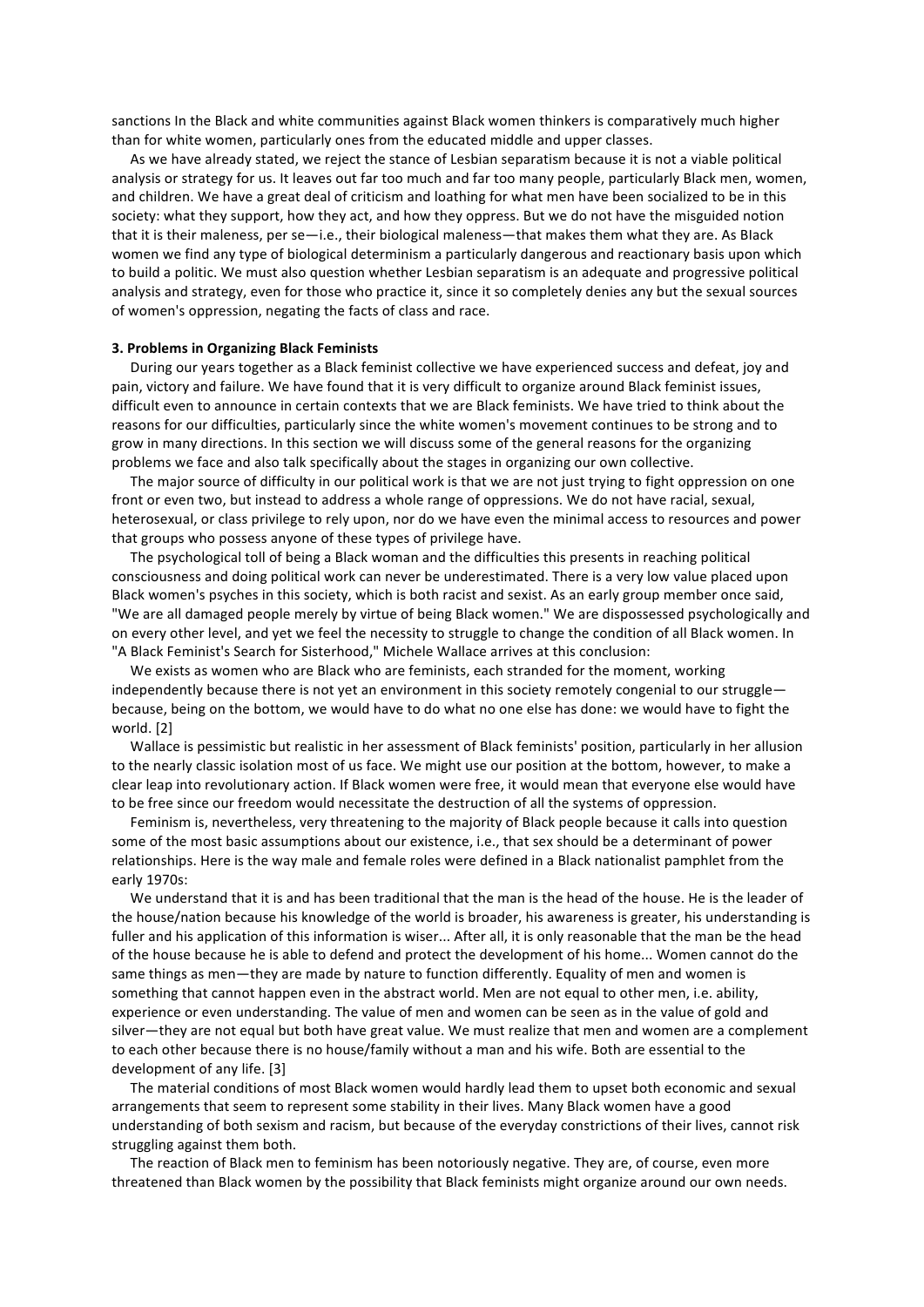They realize that they might not only lose valuable and hardworking allies in their struggles but that they might also be forced to change their habitually sexist ways of interacting with and oppressing Black women. Accusations that Black feminism divides the Black struggle are powerful deterrents to the growth of an autonomous Black women's movement.

Still, hundreds of women have been active at different times during the three-year existence of our group. And every Black woman who came, came out of a strongly-felt need for some level of possibility that did not previously exist in her life.

When we first started meeting early in 1974 after the NBFO first eastern regional conference, we did not have a strategy for organizing, or even a focus. We just wanted to see what we had. After a period of months of not meeting, we began to meet again late in the year and started doing an intense variety of consciousnessraising. The overwhelming feeling that we had is that after years and years we had finally found each other. Although we were not doing political work as a group, individuals continued their involvement in Lesbian politics, sterilization abuse and abortion rights work, Third World Women's International Women's Day activities, and support activity for the trials of Dr. Kenneth Edelin, Joan Little, and Inéz García. During our first summer when membership had dropped off considerably, those of us remaining devoted serious discussion to the possibility of opening a refuge for battered women in a Black community. (There was no refuge in Boston at that time.) We also decided around that time to become an independent collective since we had serious disagreements with NBFO's bourgeois-feminist stance and their lack of a clear political focus.

We also were contacted at that time by socialist feminists, with whom we had worked on abortion rights activities, who wanted to encourage us to attend the National Socialist Feminist Conference in Yellow Springs. One of our members did attend and despite the narrowness of the ideology that was promoted at that particular conference, we became more aware of the need for us to understand our own economic situation and to make our own economic analysis.

In the fall, when some members returned, we experienced several months of comparative inactivity and internal disagreements which were first conceptualized as a Lesbian-straight split but which were also the result of class and political differences. During the summer those of us who were still meeting had determined the need to do political work and to move beyond consciousness-raising and serving exclusively as an emotional support group. At the beginning of 1976, when some of the women who had not wanted to do political work and who also had voiced disagreements stopped attending of their own accord, we again looked for a focus. We decided at that time, with the addition of new members, to become a study group. We had always shared our reading with each other, and some of us had written papers on Black feminism for group discussion a few months before this decision was made. We began functioning as a study group and also began discussing the possibility of starting a Black feminist publication. We had a retreat in the late spring which provided a time for both political discussion and working out interpersonal issues. Currently we are planning to gather together a collection of Black feminist writing. We feel that it is absolutely essential to demonstrate the reality of our politics to other Black women and believe that we can do this through writing and distributing our work. The fact that individual Black feminists are living in isolation all over the country, that our own numbers are small, and that we have some skills in writing, printing, and publishing makes us want to carry out these kinds of projects as a means of organizing Black feminists as we continue to do political work in coalition with other groups.

### **4. Black Feminist Issues and Projects**

During our time together we have identified and worked on many issues of particular relevance to Black women. The inclusiveness of our politics makes us concerned with any situation that impinges upon the lives of women, Third World and working people. We are of course particularly committed to working on those struggles in which race, sex, and class are simultaneous factors in oppression. We might, for example, become involved in workplace organizing at a factory that employs Third World women or picket a hospital that is cutting back on already inadequate heath care to a Third World community, or set up a rape crisis center in a Black neighborhood. Organizing around welfare and daycare concerns might also be a focus. The work to be done and the countless issues that this work represents merely reflect the pervasiveness of our oppression.

Issues and projects that collective members have actually worked on are sterilization abuse, abortion rights, battered women, rape and health care. We have also done many workshops and educationals on Black feminism on college campuses, at women's conferences, and most recently for high school women.

One issue that is of major concern to us and that we have begun to publicly address is racism in the white women's movement. As Black feminists we are made constantly and painfully aware of how little effort white women have made to understand and combat their racism, which requires among other things that they have a more than superficial comprehension of race, color, and Black history and culture. Eliminating racism in the